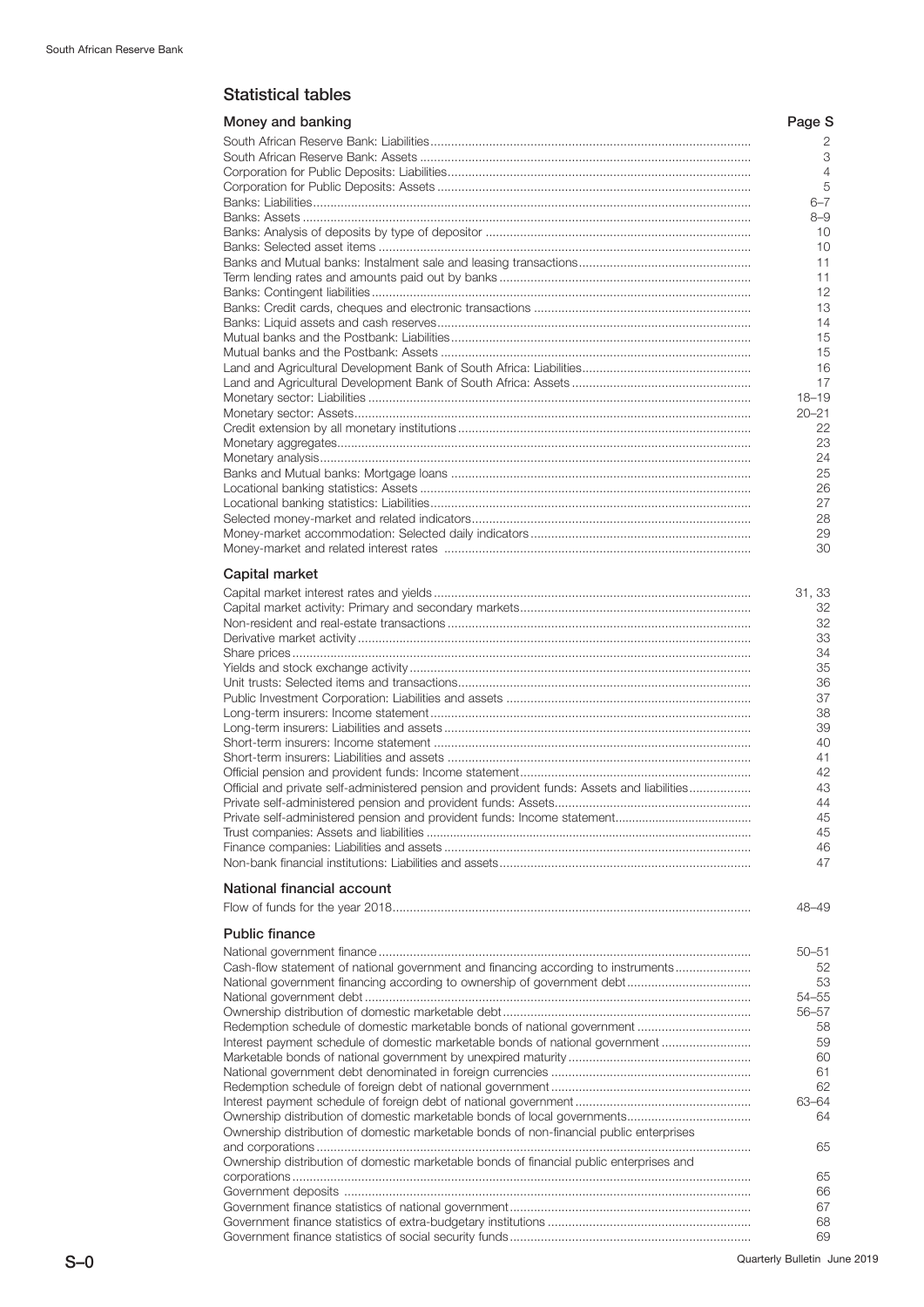|                                                                                       | 70<br>71                |
|---------------------------------------------------------------------------------------|-------------------------|
|                                                                                       | 72                      |
|                                                                                       | 73                      |
| Government finance statistics of non-financial public enterprises and corporations    | 74                      |
|                                                                                       | 75<br>76                |
| Government finance statistics of financial public enterprises and corporations        | 77                      |
|                                                                                       | 78                      |
|                                                                                       | 79                      |
|                                                                                       | 80                      |
|                                                                                       | 81                      |
|                                                                                       |                         |
| <b>External economic accounts</b>                                                     |                         |
|                                                                                       | 82                      |
|                                                                                       | 83                      |
|                                                                                       | 84                      |
|                                                                                       | 85                      |
|                                                                                       | 86-89                   |
|                                                                                       | $90 - 91$               |
|                                                                                       | $92 - 93$<br>$94 - 101$ |
|                                                                                       | 102-103                 |
|                                                                                       | 104                     |
|                                                                                       | 105                     |
|                                                                                       | 105                     |
|                                                                                       | 106                     |
|                                                                                       | 107                     |
|                                                                                       | 108                     |
|                                                                                       | 109                     |
|                                                                                       |                         |
| National accounts                                                                     |                         |
|                                                                                       | 110                     |
|                                                                                       | $111 - 112$             |
|                                                                                       | 113-115                 |
|                                                                                       | 116-119                 |
|                                                                                       | 120-126                 |
|                                                                                       | 127                     |
|                                                                                       | 128-129                 |
|                                                                                       | 130                     |
|                                                                                       | 130                     |
|                                                                                       | 131-136                 |
|                                                                                       | 136                     |
|                                                                                       | 137                     |
| General economic indicators                                                           |                         |
|                                                                                       | 138                     |
|                                                                                       | 139                     |
|                                                                                       | 140                     |
|                                                                                       | 141                     |
|                                                                                       | 142-145                 |
|                                                                                       | 146                     |
|                                                                                       | 147                     |
| Key information                                                                       |                         |
|                                                                                       |                         |
|                                                                                       | 148                     |
|                                                                                       | 149                     |
|                                                                                       | 150-151                 |
|                                                                                       | 152<br>152              |
|                                                                                       | 153                     |
|                                                                                       | 154                     |
|                                                                                       | 155                     |
|                                                                                       | 156                     |
|                                                                                       | 157                     |
| Labour in the non-agricultural sector and unemployment rate: Percentage change unless |                         |
|                                                                                       | 158                     |
|                                                                                       | 158                     |
|                                                                                       | 159                     |
|                                                                                       | 159                     |
|                                                                                       |                         |

### General notes

Owing to the rounding off of figures, the sum of the separate items will sometimes differ from the total shown.

... denotes not available

- denotes a value equal to nil 0 denotes a value between nil and half of the measuring unit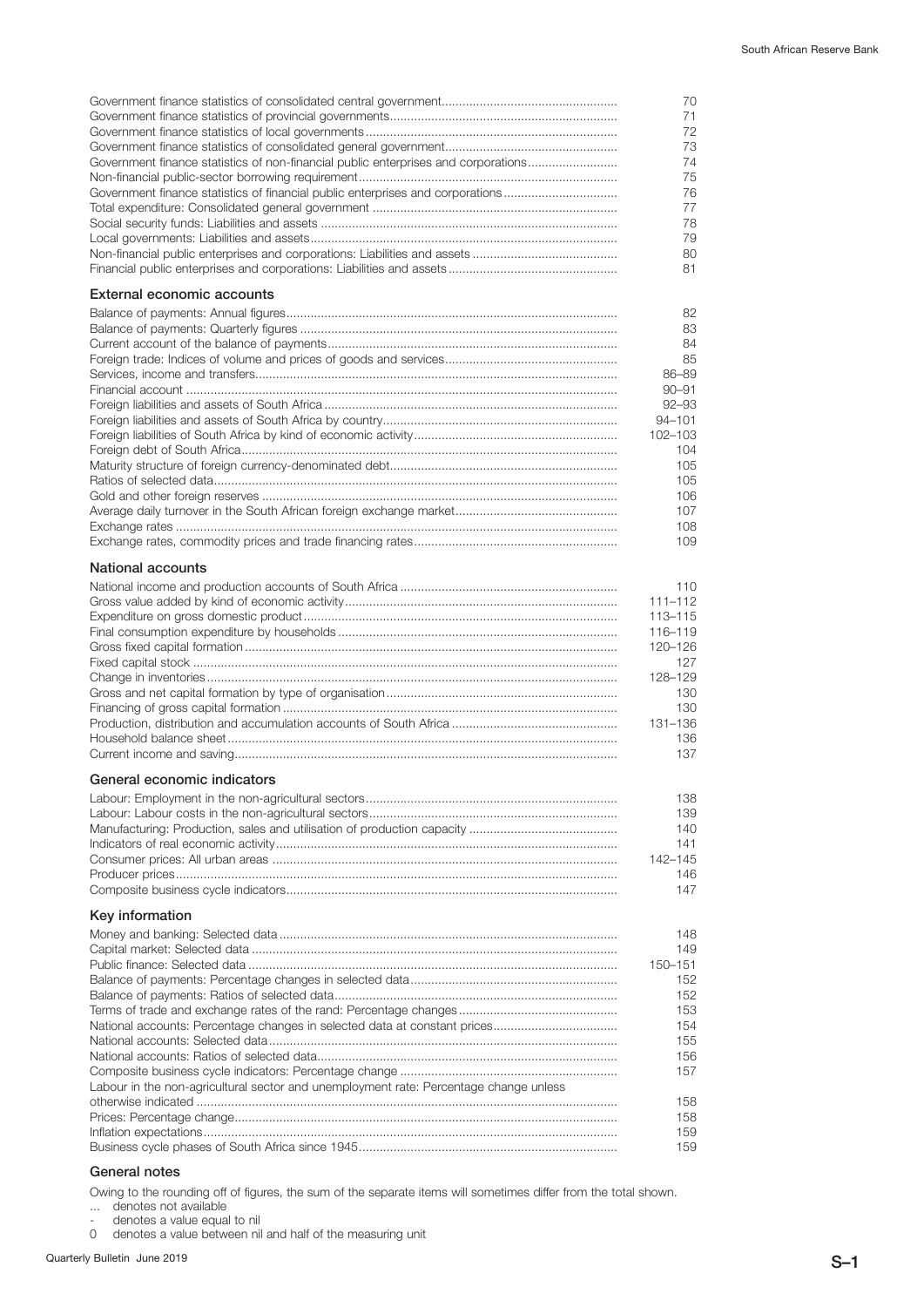## National financial account Flow of funds for the year 20181

|     | R millions                                             |           |                                            |         |                                             |          |                                                  |         |                          |          |                           |         |          |
|-----|--------------------------------------------------------|-----------|--------------------------------------------|---------|---------------------------------------------|----------|--------------------------------------------------|---------|--------------------------|----------|---------------------------|---------|----------|
|     |                                                        |           |                                            |         |                                             |          |                                                  |         | Financial intermediaries |          |                           |         |          |
|     | Sectors                                                |           |                                            |         |                                             |          |                                                  |         |                          |          | Insurers and              |         | Other    |
|     |                                                        |           | Foreign<br>Monetary<br>authority<br>sector |         | Other monetary<br>institutions <sup>2</sup> |          | Public<br>Investment<br>Corporation <sup>3</sup> |         | retirement<br>funds      |          | financial<br>institutions |         |          |
|     | Transaction items                                      | S         | U                                          | S       | U                                           | S        | U                                                | S       | U                        | S        | U                         | S       | U        |
|     |                                                        | 172 961   |                                            | 2 3 0 4 |                                             | 25 3 25  |                                                  | 377     |                          | 31 357   |                           | 36314   |          |
| 2.  | Consumption of fixed capital <sup>4</sup>              |           |                                            | 574     |                                             | 15 376   |                                                  | 28      |                          | 733      |                           | 4 4 3 0 |          |
| З.  |                                                        | 182       | 418                                        |         |                                             |          |                                                  |         |                          |          |                           |         |          |
|     |                                                        |           |                                            |         | 812                                         |          | 17 169                                           |         | 28                       |          | 798                       |         | 4 4 8 1  |
|     |                                                        |           |                                            |         |                                             |          |                                                  |         |                          |          |                           |         |          |
|     | 5. Net lending (+)/net borrowing (-) (S)               | 172725    |                                            | 2 0 6 6 |                                             | 23 532   |                                                  | 377     |                          | 31 292   |                           | 36 263  |          |
| 6.  |                                                        |           | 172 725                                    |         | 2 0 6 6                                     |          | 23 532                                           |         | 377                      |          | 31 292                    |         | 36 263   |
|     | 7. Net incurrence of financial liabilities             |           |                                            |         |                                             |          |                                                  |         |                          |          |                           |         |          |
|     |                                                        |           |                                            | 123 526 |                                             | 237 468  |                                                  | 115 120 |                          | 118 803  |                           | 147827  |          |
|     |                                                        |           |                                            |         |                                             |          |                                                  |         |                          |          |                           |         |          |
|     | 8. Net acquisition of financial assets                 |           |                                            |         |                                             |          |                                                  |         |                          |          |                           |         |          |
|     |                                                        |           | 118 477                                    |         | 125 592                                     |          | 261 000                                          |         | 115 497                  |          | 150 095                   |         | 184 090  |
| 9.  | Gold and other foreign reserves                        | 11 337    |                                            |         | 11 337                                      |          |                                                  |         |                          |          |                           |         |          |
| 10. | Cash and demand monetary deposits <sup>5</sup>         |           | 5 6 4 7                                    | 44 914  | 2 3 6 1                                     | 47 213   | 1 6 9 8                                          |         | 2 5 5 3                  |          | 10 274                    |         | $-8550$  |
| 11. | Short/Medium-term monetary deposits <sup>5</sup>       |           | 27 087                                     |         | 4 4 9 9                                     | 87 366   |                                                  |         | 5618                     |          | 2 5 2 6                   |         | $-37527$ |
| 12. | Long-term monetary deposits <sup>5</sup>               |           | 11 4 24                                    |         |                                             | 110 062  |                                                  |         | 670                      |          | 2 3 7 7                   |         | 64 547   |
| 13. | Funds placed with other financial institutions         | $-5188$   | 855                                        |         |                                             |          | $-1714$                                          |         | 13877                    |          | 170                       | 96 499  | $-5188$  |
| 14. | Funds placed with other institutions                   | $-23739$  |                                            |         |                                             |          | 6056                                             | 115 120 | 7118                     | 7 1 1 8  | 78 377                    |         | 9516     |
| 15. |                                                        | $-2066$   |                                            |         | 32                                          |          | 4 2 8 3                                          |         |                          |          | $-1042$                   |         | $-228$   |
| 16. |                                                        | 68 017    |                                            |         | 67 689                                      | $-530$   | $-928$                                           |         | 9 1 5 1                  |          | 254                       | 1 0 2 1 | $-2163$  |
| 17. | Bank loans and advances                                | 3867      |                                            | 115     | $-2916$                                     | $-4146$  | 143 636                                          |         |                          | $-1$     |                           | 38 993  |          |
| 18. | Trade credit and short-term loans                      | $-20951$  | 92 613                                     | 4791    | 4 0 7 3                                     | 60 369   | $-322242$                                        |         |                          | 1448     | $-17$                     | 6970    | 8 5 2 9  |
| 19. | Short-term government bonds                            |           |                                            |         | 1 5 7 4                                     |          | $-21721$                                         |         | -80                      |          | $-19413$                  |         | 11 493   |
| 20. | Long-term government bonds                             | 495       | 28 363                                     |         | $-2017$                                     |          | 78 343                                           |         | 40 842                   |          | 18 980                    |         | 79 205   |
| 21. | Non-marketable debt of central government <sup>6</sup> |           | $-1272$                                    |         |                                             |          |                                                  |         |                          |          |                           |         |          |
| 22. | Securities of local governments                        |           |                                            |         |                                             |          | 646                                              |         | $-118$                   |          | 1 0 1 8                   |         | 2 2 3 5  |
|     |                                                        | 5848      | 22 624                                     | 200     | 326                                         |          | 10857                                            |         | $-4063$                  |          | 1 689                     | $-1699$ | $-2357$  |
| 24. | Other loan stock and preference shares                 | 21 301    | 8853                                       |         |                                             | 5 347    | 43 104                                           |         | -2 998                   | -2 229   | 8 544                     | 2370    | -961     |
| 25. |                                                        | 102 988   | 50 137                                     |         |                                             | 6528     | -76                                              |         | 31 716                   | 612      | 1894                      |         | $-669$   |
| 26. | Foreign branch/head office balances                    |           |                                            |         |                                             |          |                                                  |         |                          |          |                           |         |          |
| 27. |                                                        | 49 691    | 80 691                                     | 69 329  | -1                                          | 2 5 0 3  |                                                  |         |                          | 279      | $-15884$                  | 6931    | 2908     |
| 28. |                                                        | 4 3 6 8   |                                            |         |                                             |          | 88 661                                           |         |                          | -6       | $-1186$                   | 368     | 3881     |
| 29. | Interest in retirement and life funds <sup>7</sup>     |           | 11 728                                     |         |                                             |          | $-1105$                                          |         |                          | 143 337  |                           |         | $-3$     |
| 30. |                                                        | $-225536$ | -218 327                                   |         |                                             | $-94838$ | $-82432$                                         |         |                          | 3585     | $-2935$                   | 1 3 3 9 | 1847     |
| 31. | Amounts receivable/payable                             | 895       |                                            | 3971    | 259                                         |          | 40 942                                           |         |                          | $-16558$ | 52 831                    | 4 8 0 9 | 34 315   |
| 32. |                                                        | $-45575$  | $-1946$                                    | 206     | 38 376                                      | 17446    | $-17006$                                         |         | 11211                    | $-18837$ | 11 479                    | $-9830$ | 23 195   |
| 33. |                                                        |           |                                            |         |                                             | 148      | -2                                               |         |                          | 55       | 159                       | 56      | 65       |
|     |                                                        |           |                                            |         |                                             |          |                                                  |         |                          |          |                           |         |          |

S = Sources, i.e. net increase in liabilities at transaction value.<br>U = Uses, i.e. net increase in assets at transaction value.

KB230

7. Members' interest in the reserves of retirement and all insurance funds.

<sup>1.</sup> A negative amount reflects a decrease in that item. In the case of liabilities (sources) it denotes a reduction in the available sources of funds and in the case of assets (uses) it indicates an additional source<br>of fun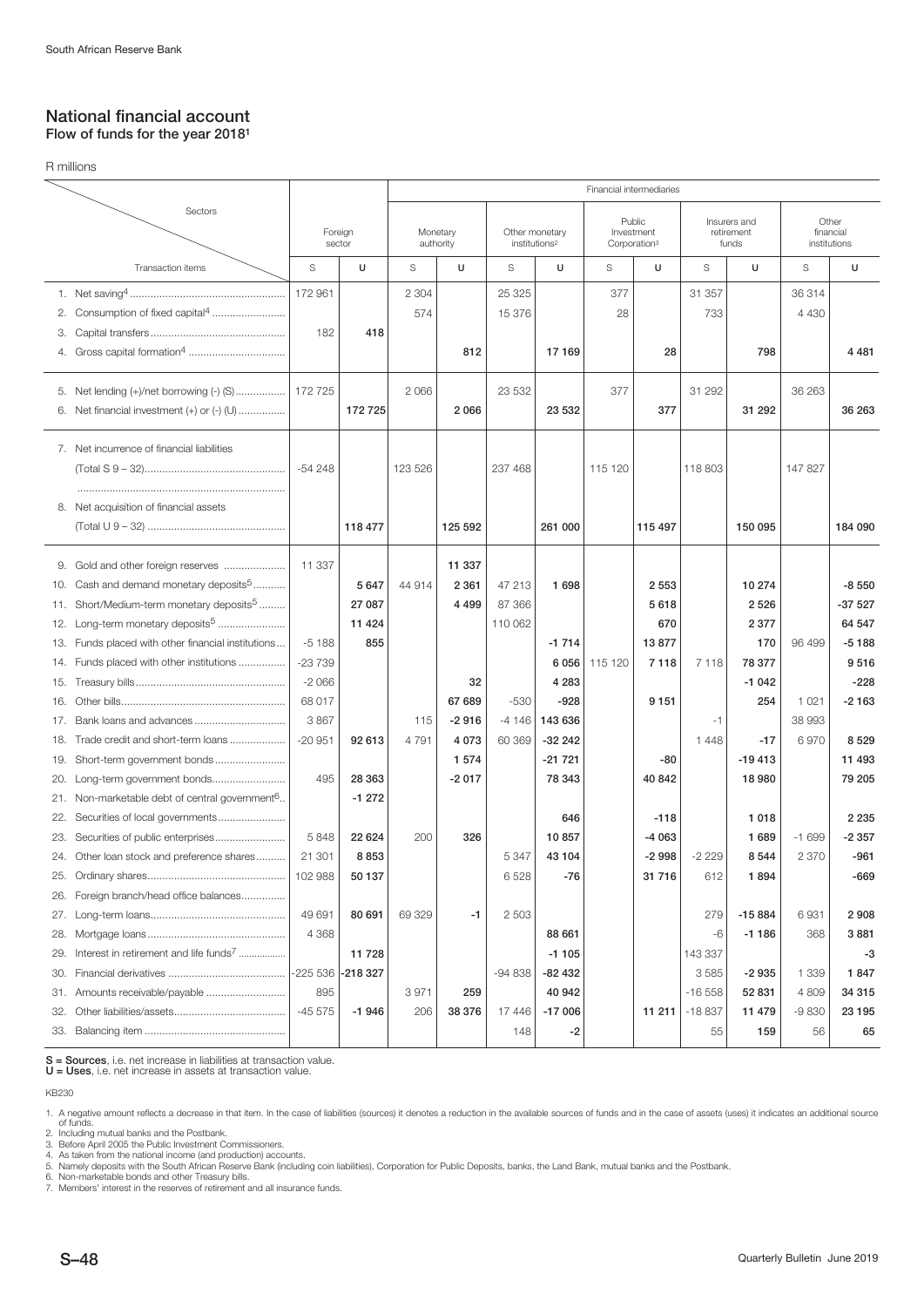## National financial account (continued) Flow of funds for the year 2018<sup>1</sup>

R millions

| General government |                   | Corporate business enterprises |          |          |          |          |          |              |             |           |           |                              |                                                            |  |  |  |  |
|--------------------|-------------------|--------------------------------|----------|----------|----------|----------|----------|--------------|-------------|-----------|-----------|------------------------------|------------------------------------------------------------|--|--|--|--|
| Central            |                   |                                |          |          |          |          |          |              |             |           |           | Sectors                      |                                                            |  |  |  |  |
|                    | and<br>provincial |                                | Local    | Public   |          | Private  |          |              | Households, |           |           |                              |                                                            |  |  |  |  |
| governments        |                   | governments                    |          | sector   |          |          | sector   | etc.         |             | Total     |           |                              |                                                            |  |  |  |  |
| S                  | U                 | S                              | U        | S        | U        | S        | U        | S            | U           | S         | U         |                              | Transaction items                                          |  |  |  |  |
| $-50602$           |                   | $-44282$                       |          | $-46993$ |          | 74 186   |          | $-3038$      |             | 197 909   |           |                              | 1. Net saving <sup>4</sup>                                 |  |  |  |  |
| 67 876             |                   | 25 885                         |          | 103 919  |          | 387 527  |          | 70 139       |             | 676 487   |           | 2.                           | Consumption of fixed capital <sup>4</sup>                  |  |  |  |  |
|                    | 57 355            | 40 302                         |          | 1        |          | 2 3 0 0  | 65       | 15 170       | 117         | 57 955    | 57 955    |                              | 3. Capital transfers                                       |  |  |  |  |
|                    | 78 696            |                                | 67 071   |          | 127 410  |          | 479 911  |              | 98 0 20     |           | 874 396   |                              | 4. Gross capital formation <sup>4</sup>                    |  |  |  |  |
| $-118777$          |                   | $-45166$                       |          | $-70483$ |          | $-15963$ |          | $-15866$     |             |           |           |                              | 5. Net lending (+)/net borrowing (-) (S)                   |  |  |  |  |
|                    | $-118777$         |                                | $-45166$ |          | $-70483$ |          | $-15963$ |              | $-15866$    |           |           |                              | 6. Net financial investment $(+)$ or $(-)$ (U)             |  |  |  |  |
|                    |                   |                                |          |          |          |          |          |              |             |           |           |                              | 7. Net incurrence of financial liabilities                 |  |  |  |  |
| 266 397            |                   | 48 128                         |          | 60 341   |          | 510 081  |          | 117 229      |             | 1 690 672 |           |                              | $(Total S 9 - 32)$                                         |  |  |  |  |
|                    |                   |                                |          |          |          |          |          |              |             |           |           |                              |                                                            |  |  |  |  |
|                    |                   |                                |          |          |          |          |          |              |             |           |           |                              | 8. Net acquisition of financial assets                     |  |  |  |  |
|                    | 147 620           |                                | 2962     |          | $-10142$ |          | 494 118  |              | 101 363     |           | 1 690 672 |                              | (Total $U$ 9 – 32)                                         |  |  |  |  |
|                    |                   |                                |          |          |          |          |          |              |             | 11 337    | 11 337    |                              | 9. Gold and other foreign reserves                         |  |  |  |  |
|                    | 5 300             |                                | 5928     |          | 3 3 3 4  |          | 45 025   |              | 18 557      | 92 127    | 92 127    |                              | 10. Cash and demand monetary deposits <sup>5</sup>         |  |  |  |  |
|                    | 43 850            |                                | 5916     |          | $-3334$  |          | $-2488$  |              | 41 219      | 87 366    | 87 366    |                              | 11. Short/Medium-term monetary deposits <sup>5</sup>       |  |  |  |  |
|                    | 1 0 5 1           |                                | 274      |          | $-496$   |          | 8 4 3 3  |              | 21 782      | 110 062   | 110 062   |                              | 12. Long-term monetary deposits <sup>5</sup>               |  |  |  |  |
|                    |                   |                                | 1917     | $-3447$  | 450      |          | 79 317   |              | $-1820$     | 87 864    | 87 864    |                              | 13. Funds placed with other financial institutions         |  |  |  |  |
|                    | 25 279            |                                |          |          |          | 5 3 3 3  | $-23622$ |              | 1 1 0 8     | 103 832   | 103832    |                              | 14. Funds placed with other institutions                   |  |  |  |  |
| 8570               |                   |                                |          |          |          |          | 3 4 5 9  |              |             | 6 5 0 4   | 6 5 0 4   |                              | 15. Treasury bills                                         |  |  |  |  |
|                    | 316               |                                |          | $-1569$  |          | 9 2 6 9  | 1889     |              |             | 76 208    | 76 208    |                              | 16. Other bills                                            |  |  |  |  |
| 708                |                   | 1 0 5 8                        |          | $-8009$  |          | 55 586   |          | 52 549       |             | 140 720   | 140 720   |                              | 17. Bank loans and advances                                |  |  |  |  |
| 4 1 6 4            | 5 6 6 2           | 335                            | 16       | 11726    | 4 4 9 3  | $-43883$ | $-47911$ | $-5091$      | $-15338$    | 19878     | 19878     |                              | 18. Trade credit and short-term loans                      |  |  |  |  |
| $-26708$           |                   |                                |          |          | 1 4 3 9  |          |          |              |             | $-26708$  | $-26708$  |                              | 19. Short-term government bonds                            |  |  |  |  |
| 242 915            |                   |                                |          |          | $-229$   |          |          |              | $-77$       | 243 410   | 243 410   |                              | 20. Long-term government bonds                             |  |  |  |  |
| $-1206$            |                   |                                |          |          |          |          |          |              | 66          | $-1206$   | $-1206$   |                              | 21. Non-marketable debt of central government <sup>6</sup> |  |  |  |  |
|                    |                   | $-2116$                        |          |          |          |          | $-5897$  |              |             | $-2116$   | $-2116$   |                              | 22. Securities of local governments                        |  |  |  |  |
|                    |                   |                                |          | 24 7 32  |          |          |          |              | 5           | 29 081    | 29 081    |                              | 23. Securities of public enterprises                       |  |  |  |  |
|                    | 4873              |                                |          | 4 4 8 6  | -88      | 18 651   | $-11399$ |              | -2          | 49 926    | 49 926    |                              | 24. Other loan stock and preference shares                 |  |  |  |  |
|                    | -81               |                                |          | -17 145  | 1 2 3 0  | 48 106   | 56 938   |              |             | 141 089   | 141 089   |                              | 25. Ordinary shares                                        |  |  |  |  |
|                    |                   |                                |          |          |          |          |          |              |             |           |           |                              | 26. Foreign branch/head office balances                    |  |  |  |  |
| $-2036$            | 74 034            | 1 1 2 6                        | $-1$     | $-26655$ | 5 5 6 6  | 73815    | 29 4 94  | 2 0 0 5      | 181         | 176 988   | 176 988   |                              | 27. Long-term loans                                        |  |  |  |  |
|                    |                   | 16                             |          | -98      |          | 47 249   |          | 39 459       |             | 91 356    | 91 356    |                              | 28. Mortgage loans                                         |  |  |  |  |
|                    |                   |                                |          |          | -52      |          | 13 3 27  |              | 119 442     | 143 337   | 143 337   |                              | 29. Interest in retirement and life funds <sup>7</sup>     |  |  |  |  |
|                    |                   |                                |          | $-11973$ | 26 834   | 192 887  | 140 477  |              |             | $-134536$ | -134 536  |                              | 30. Financial derivatives                                  |  |  |  |  |
| 14 070             | $-12664$          | 7 5 3 0                        | $-4186$  | 45 159   | 2653     | 66317    | 115 158  | 28 305       | $-74810$    | 154 498   | 154 498   |                              | 31. Amounts receivable/payable                             |  |  |  |  |
| 25 940             |                   | 39 177                         | $-6677$  | 43 101   | $-51497$ | 37 199   | 90 644   | $\mathbf{2}$ | -8 950      | 88 829    | 88 829    | 32. Other liabilities/assets |                                                            |  |  |  |  |
| $-20$              |                   | 1 0 0 2                        | -225     | 33       | $-445$   | $-448$   | 1 2 7 4  |              |             | 826       | 826       | 33. Balancing item           |                                                            |  |  |  |  |

 $S =$  Sources, i.e. net increase in liabilities at transaction value.  $U =$  Uses, i.e. net increase in assets at transaction value.

KB231

<sup>1.</sup> A negative amount reflects a decrease in that item. In the case of liabilities (sources) it denotes a reduction in the available sources of funds and in the case of assets (uses) it indicates an additional source<br>of fun